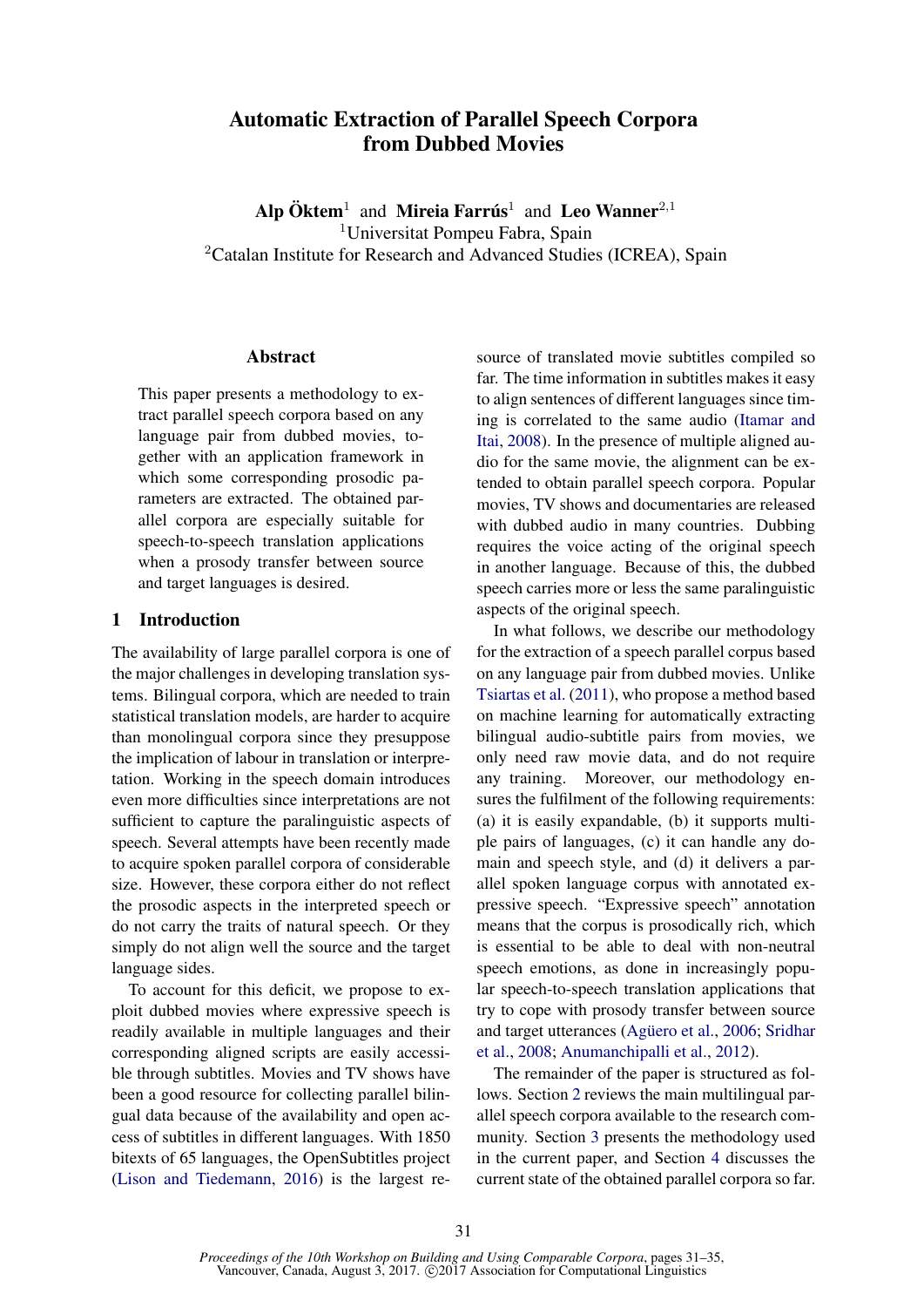In Section 5, finally, some conclusions are drawn and some aspects of our future work in the context of parallel speech corpora are mentioned.

## 2 Available Parallel Speech Corpora

As already mentioned above, several attempts have been made to compile large spoken parallel corpora. Such corpora of considerable size are, e.g., the EPIC corpus (Bendazzoli and Sandrelli, 2005), the EMIME Bilingual Database (Wester, 2010), and the Microsoft Speech Language Translation (MSLT) corpus (Federmann and Lewis, 2016). All of them have been manually compiled, and all of them show one or several shortcomings. The EPIC corpus, which has been compiled from speeches from the European Parliament and their interpretations, falls short in reflecting the prosodic aspects in the interpreted speech. The EMIME database is a compilation of prompted speeches and does not capture the natural spoken language traits. The MSLT corpus has been collected in bilingual conversation settings, but there is no one-to-one alignment between sentences in different languages. A summary of the available bilingual speech corpora is listed in Table 1.

## 3 Methodology

Our multimodal parallel corpus creation consists of three main stages: (1) movie sentence segmentation, (2) prosodic parameter extraction, and (3) parallel sentence alignment. The first and second stages can be seen as a monolingual data creation, as they take the audio and subtitle pairs as input in one language, and output speech/text/prosodic parameters at the sentence level. The resulting monolingual data from stages 1 and 2 are fed into stage 3, where corresponding sentences are aligned and reordered to create the corresponding parallel data. A general overview of the system is presented in Figure 1.

Let us discuss each of these stages in turn.

## 3.1 Segmentation of movie audio into sentences

This stage involves the extraction of audio and complete sentences from the original audio and the corresponding subtitles of the movie. For subtitles, the SubRip text file format<sup>1</sup> (SRT) is accepted. Each subtitle entry contains the following

information: (i) start time, (ii) end time, and (iii) text of the speech spoken at that time in the movie. The subtitle entries do not necessarily correspond to sentences: a subtitle entry may include more than one sentence, and a sentence can spread over many subtitle entries; consider an example portion of a subtitle:

```
8000:06:46,114 --> 00:06:48,741
Well, I was stationed
up in Casablanca
81
00:06:48,825 --> 00:06:51,535at an army field hospital
during the war.
82
00:06:51,995 --> 00:06:53,871- Do you live in Morocco?
- Yes.
```
The sentence segmentation stage starts with a preprocessing step in which elements that do not correspond to speech are removed. These include: Speaker name markers (e.g., JAMES: . . . ), text formatting tags, non-verbal information (laughter, horn, etc.) and speech dashes. Audio is initially segmented according to the timestamps in subtitle entries, with extra 0.5 seconds at each end. Then, each audio segment and its respective subtitle text are sent to the speech aligner software (Vocapia Scribe<sup>2</sup>) to detect word boundaries. This pre-segmentation helps to detect the times of the words that end with a sentence-ending punctuation mark ("., "?", ".", "..."). Average word boundary confidence score of the word alignment is used to determine whether the sentence will be extracted successfully or not. If the confidence score is above a threshold of 0.5, the initial segment is cut from occurrences of sentence-endings. In a second pass, cut segments that do not end with a sentenceending punctuation mark are merged with the subsequent segments to form full sentences. We used  $Libav<sup>3</sup>$  library to perform the audio cuts.

## 3.2 Prosodic parameter extraction

This stage involves prosodic parameter extraction for each sentence segment detected in stage 1. The *ProsodyPro* library (Xu, 2013) (a script developed for the Praat software (Boersma and Weenink, 2001)) is used to extract prosodic features from speech. As input, ProsodyPro takes the audio of

<sup>1</sup>https://www.matroska.org/technical/ specs/subtitles/srt.html

<sup>2</sup>https://scribe.vocapia.com/

<sup>3</sup>https://libav.org/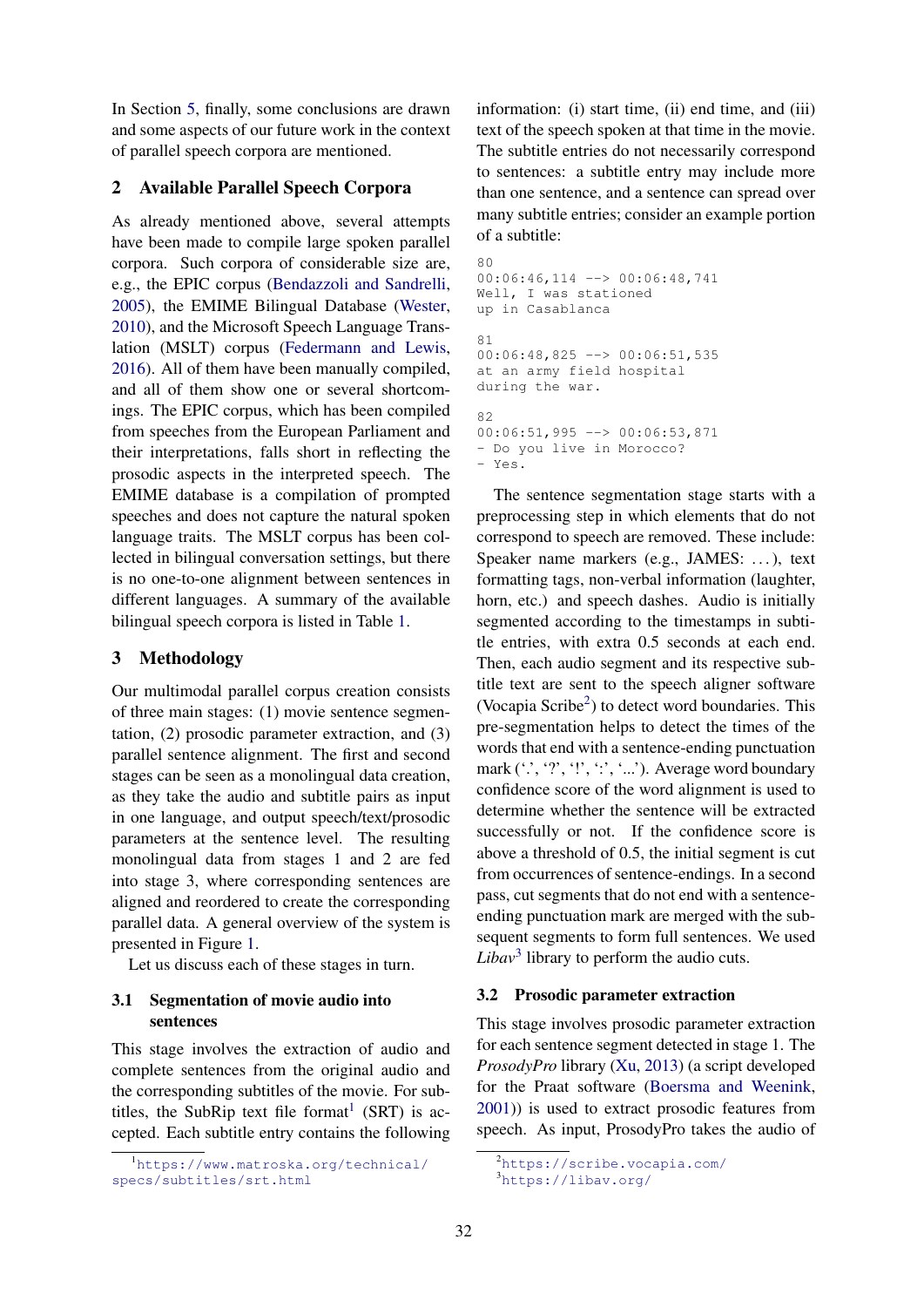| Corpus                              | Languages                       | <b>Speech style</b>       |
|-------------------------------------|---------------------------------|---------------------------|
| <b>EPIC</b>                         | English, Italian, Spanish       | spontaneous/interpreted   |
| <b>MSLT</b>                         | English, French, German         | constrained conversations |
| <b>EMIME</b>                        | Finnish/English, German/English | prompted                  |
| <b>EMIME</b> Mandarin               | Mandarin/English                | prompted                  |
| MDA (Almeman et al., 2013)          | Four Arabic dialects            | prompted                  |
| Farsi-English (Melvin et al., 2004) | Farsi/English                   | read/semi-spontaneous     |

Table 1: Some available parallel speech corpora.



Figure 1: Above: Monolingual corpus creation from different audio-subtitle pairs in parallel. Below: Bilingual parallel corpus creation of the example dataset.

an utterance and a TextGrid file containing word boundaries and outputs a set of objective measurements suitable for statistical analysis. We run ProsodyPro for each audio and TextGrid pair of sentences to generate the prosodic analysis files. See Table 2 for the list of analyses performed by ProsodyPro (Information taken from ProsodyPro webpage<sup>4</sup>).

The TextGrid file with word boundaries is produced by sending the sentence audio and transcript to the word-aligner software and then converting the alignment information in XML into TextGrid format. Having word boundaries makes it possible to align continuous prosodic parameters (such as pitch contour) with the words in the sentence.

#### 3.3 Parallel sentence alignment

This stage involves the creation of the parallel data from two monolingual data obtained from different audio and subtitle pairs of the same movie. The

goal is to find the corresponding sentence  $s_2$  in language 2, given a sentence  $s_1$  in language 1. For each  $s_1$  with timestamps  $(s_{s_1}, e_{s_1})$ ,  $s_2$  is searched within a sliding window among sentences that start in the time interval  $[s_{s_1} - 5, s_{s_1} + 5]$ . Among candidate sentences within the range, the most similar to  $s_1$  is found by first translating  $s_1$  to language 2 and then choosing the  $\{s_1, s_2\}$  pair that gives the best translation similarity measure above a certain threshold. For translation, the *Yandex Translate* API<sup>5</sup> and for similarity measure the *Meteor* library (Denkowski and Lavie, 2014) is used.

#### 4 Obtained Corpus and Discussion

We have tested our methodology on three movies, which we retrieved from the University Library: *The Man Who Knew Too Much* (1956), *Slow West* (2015) and *The Perfect Guy* (2015). The movies are originally in English, but also have dubbed Spanish audio. English and Spanish subtitles were

<sup>4</sup>http://www.homepages.ucl.ac.uk/ ˜uclyyix/ProsodyPro/

<sup>5</sup>https://tech.yandex.com/translate/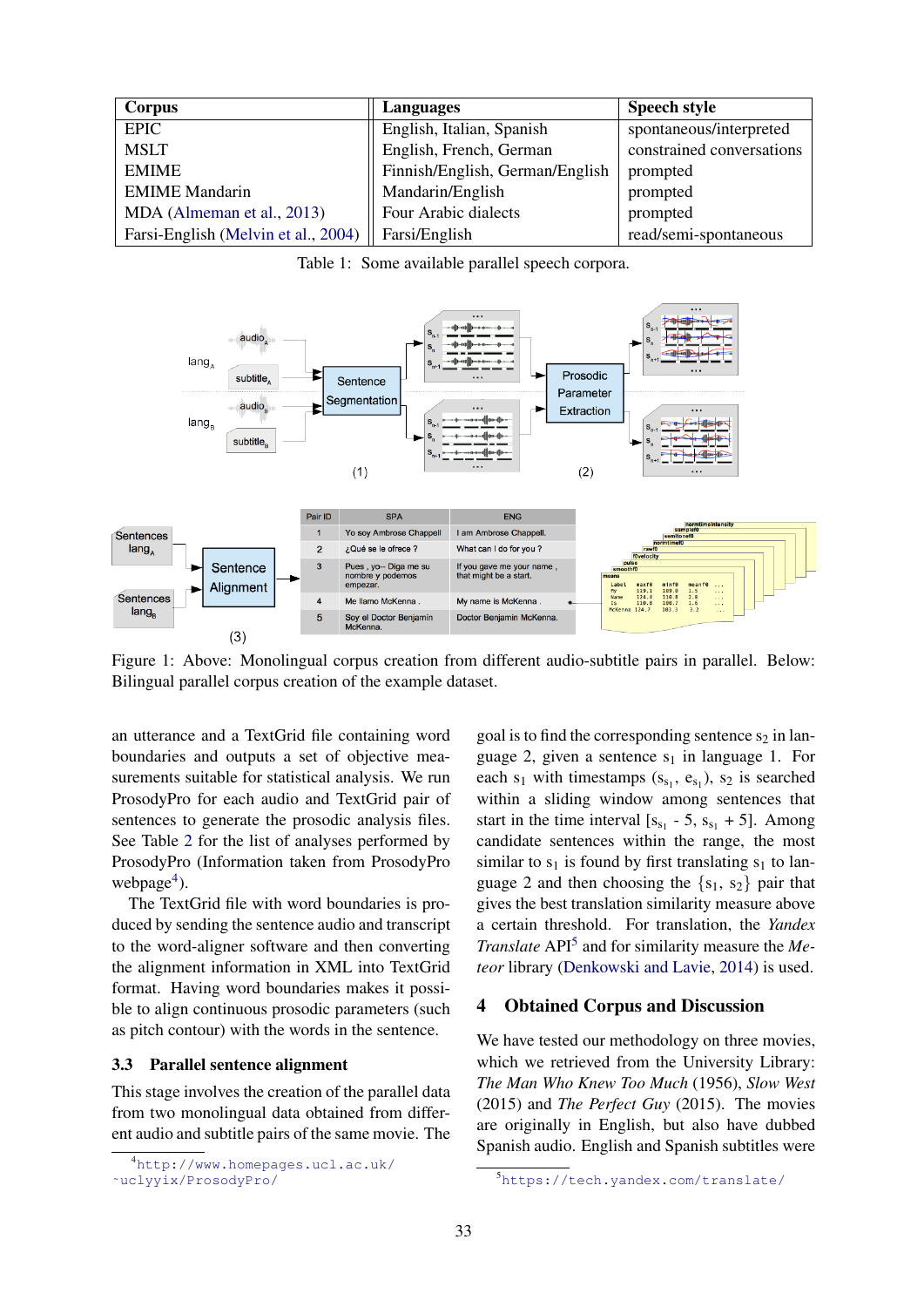| <b>ProsodyPro output file</b> | <b>Description</b>                                                   |
|-------------------------------|----------------------------------------------------------------------|
| rawf0                         | Raw f0 contour in Hz                                                 |
| f()                           | Smoothed f0 with trimming algorithm (Hz)                             |
| smooth fo                     | Smoothed f0 with triangular window (Hz)                              |
| semitonef0                    | f0 contour in semitones                                              |
| samplef0                      | f0 values at fixed time intervals (Hz)                               |
| f0velocity                    | First derivative of f0                                               |
| means                         | f0, intensity and velocity parameters (mean, max, min) for each word |
| normtimef0                    | Constant number of f0 values for each word                           |
| normtimeIntensity             | Constant number of intensity values for each word                    |

Table 2: Some of the files generated by ProsodyPro.

acquired from the *opensubtitles* webpage<sup>6</sup>.

At the time of the submission, we have automatically extracted 2603 sentences in English and 1963 sentences in Spanish summing up to 80 and 49 minutes of audio respectively and annotated with prosodic parameters. 1328 of these sentences were aligned to create our current parallel bilingual corpora. We are in the process of expanding our dataset.

Due to the copyright on the movies, we are unable to distribute the corpus that we extracted. However, using our software, it is easy for any researcher to compile a corpus on their own. For testing purposes, English and Spanish subtitles and audio of a small portion of the movie *The Man Who Knew Too Much*, as well as the parallel data extracted with this methodology are made available on the github page of the project.

| <b>Movie ID</b> | # sentences | # sentences |
|-----------------|-------------|-------------|
|                 | extracted   | aligned     |
|                 | (eng / spa) | (parallel)  |
| slow.west       | 414/315     | 237         |
| tmwktm          | 1429/813    | 599         |
| perfect.guy     | 760/835     | 492         |
| <b>TOTAL</b>    | 2603 / 1963 | 1328        |

| Table 3: Process results for three movies. |
|--------------------------------------------|
|--------------------------------------------|

| Lang. | # subtitle<br>entries | # sentence<br>end marks | # sentences<br>extracted |
|-------|-----------------------|-------------------------|--------------------------|
| eng   | 1743                  | 1681                    | 1429                     |
| spa   | 1266                  | 1613                    | 813                      |

Table 4: Sentence extraction statistics in English (original audio) and Spanish (dubbed audio) of the movie *The Man Who Knew Too Much*.

Table 3 lists the number of monolingual and

parallel sentences obtained from the three movies so far. We observe that the number of Spanish sentences extracted in stage 2 is sometimes lower than the number of English sentences. This is mainly because of the translation difference between the Spanish subtitles and the dubbed Spanish audio. Subtitles in languages other than the original language of the movie do not always correspond with the transcript used in dubbing. If the audio and the text obtained from the subtitle do not match, the word aligner software performs poorly and that sentence is skipped. This results in fewer number of extracted sentences in dubbed languages of the movie. Table 4 shows more in detail the effect of this. Poor audio-text alignment results in loss of 15.0% of the sentences in original audio, whereas in dubbed audio this loss increases to 49.6%.

Another major effect on detection of sentences is the background noise. This again interferes with the performance of the word aligner software. But since samples with less background noise is desired for a speech database, elimination of these samples is not considered as a problem.

#### 5 Conclusions and Future Work

We have presented a methodology for the extraction of multimodal speech, text and prosody parallel corpora from dubbed movies. Movies contain large samples of conversational speech, which makes the obtained corpus especially useful for speech-to-speech translation applications. It is also useful for other research fields such as large comparative linguistic and prosodic studies.

As long as we have access to a matching pair of audio and subtitles of movies, the corpora obtained can be extended as a multilingual speech parallel corpora adaptable to any language pair. Moreover, it is an open-source tool and it can be

<sup>6</sup>https://www.opensubtitles.org/